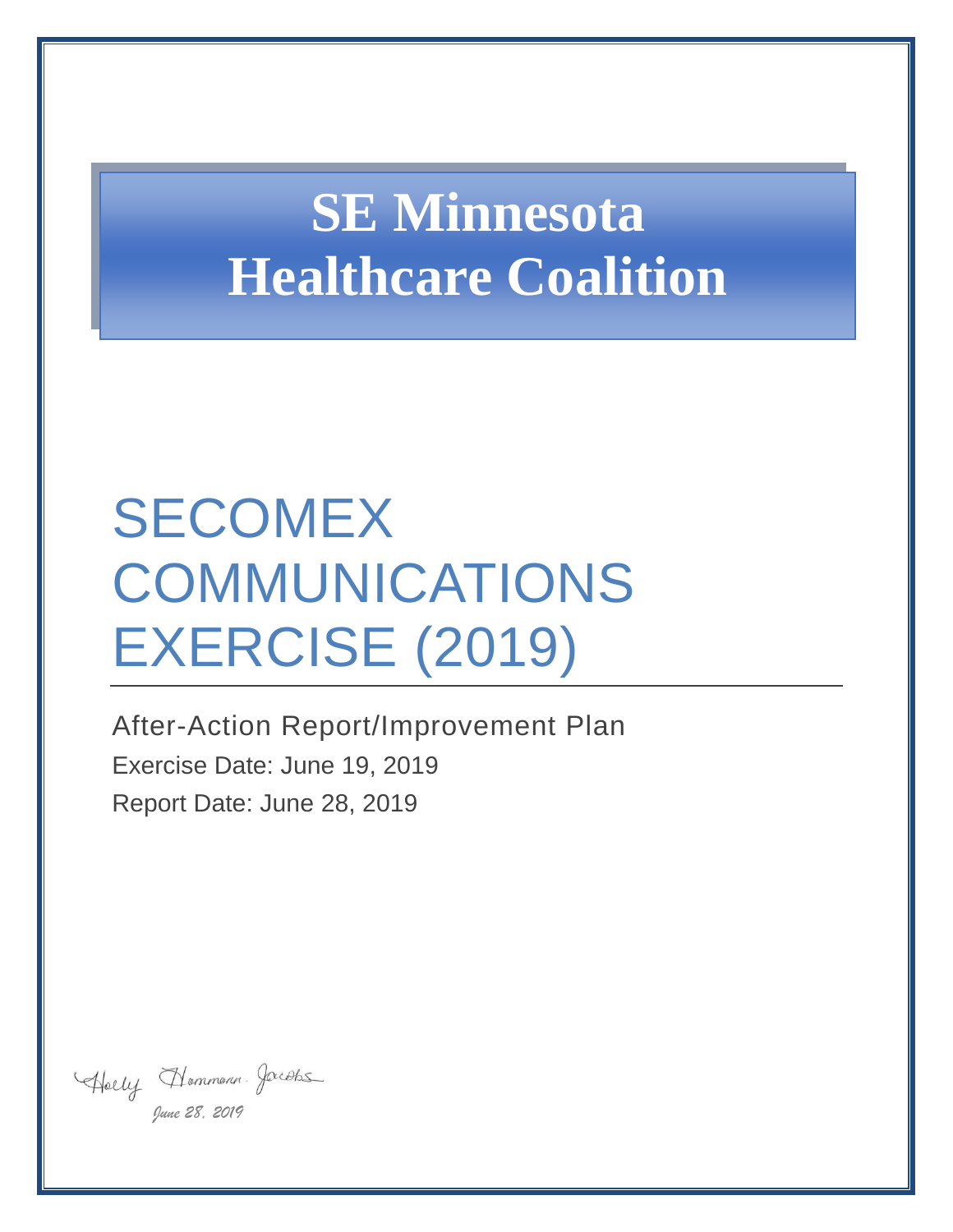## **EXERCISE OVERVIEW**

| <b>Exercise</b><br><b>Name</b> | SECOMEX19 (SE Ambulance Task Force Exercise 2016)                                                                                                 |  |  |  |
|--------------------------------|---------------------------------------------------------------------------------------------------------------------------------------------------|--|--|--|
| <b>Exercise Date</b>           | June 19, 2019                                                                                                                                     |  |  |  |
| <b>Scope</b>                   | This exercise is a drill exercise, planned for June 19, 2019 for EMS<br>communications in Southeast Minnesota.                                    |  |  |  |
| <b>Mission</b><br>Area(s)      | Communications                                                                                                                                    |  |  |  |
| <b>Capabilities</b>            | <b>Emergency Operations Coordination</b>                                                                                                          |  |  |  |
|                                | Communications:<br>1.                                                                                                                             |  |  |  |
|                                | Assess the ability to establish and maintain a multi-<br>а.<br>disciplinary and multi-jurisdictional communications<br>network during a response. |  |  |  |
|                                | b. Demonstrate the ability to communicate across different<br>communications systems                                                              |  |  |  |
|                                | c. Demonstrate the ability to communicate with multiple<br>agencies                                                                               |  |  |  |
|                                | <b>Health System Preparedness</b><br>2.                                                                                                           |  |  |  |
| <b>Objectives</b>              | a. Test the Task Force preparedness by demonstrating the<br>ability to assist in disaster response.                                               |  |  |  |
|                                | 3. Emergency Operations Center (EOC) Management.                                                                                                  |  |  |  |
|                                | a. Exercise the effectiveness of local, regional, and state<br>partners to activate and engage in communications with<br>SE Regional Health MACC. |  |  |  |
|                                | b. Test communications and information sharing with in the<br><b>SE Regional Health MACC</b>                                                      |  |  |  |
|                                | Identify how to request regional EMS resources and<br>C.<br>activate Task Force.                                                                  |  |  |  |
|                                | Volunteer and Donations Management.<br>4.                                                                                                         |  |  |  |
|                                | Exercise the capacity of pre-hospital partners to<br>a.                                                                                           |  |  |  |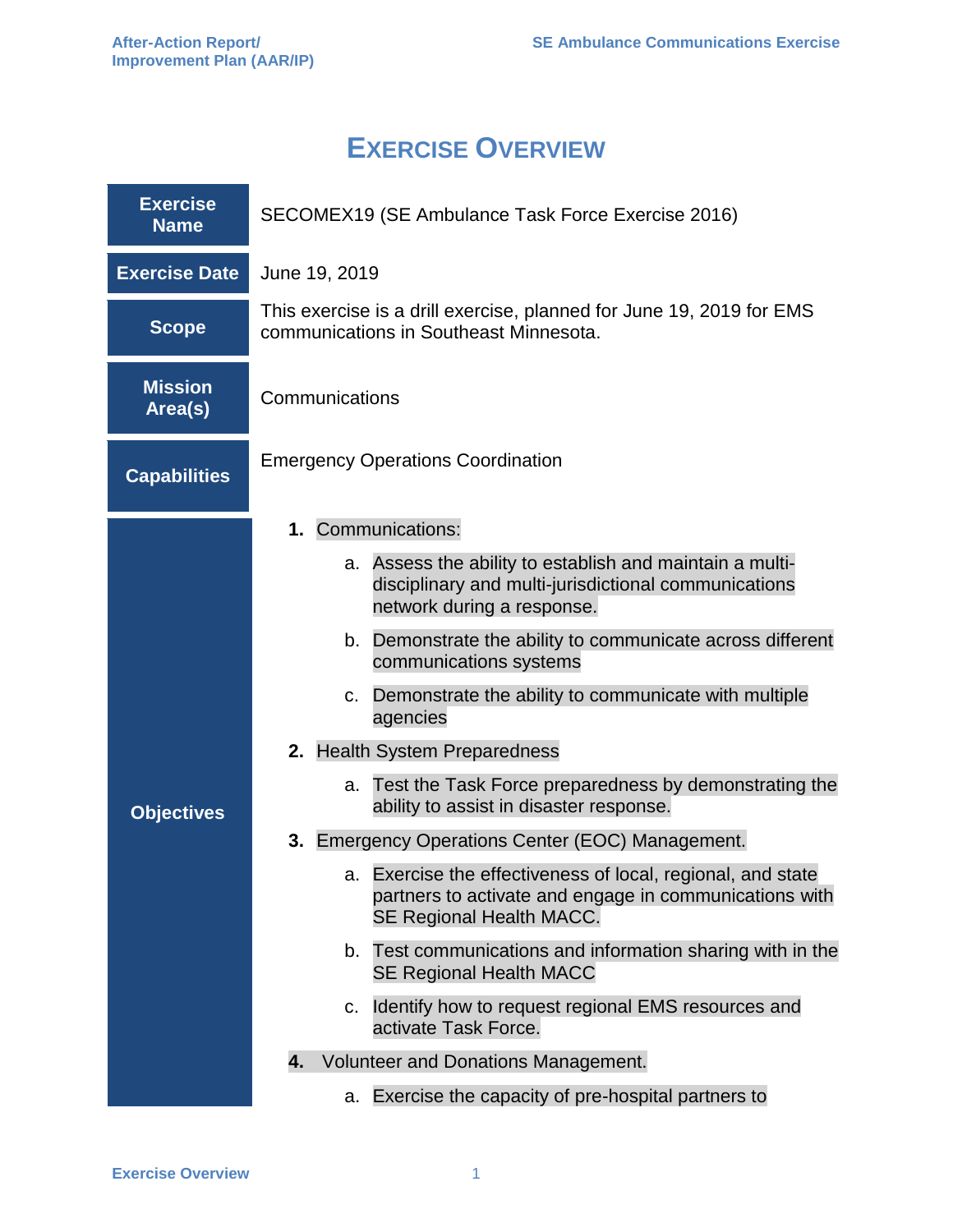|                                              | implement verification of volunteer plans in response<br><b>Mass Casualty Incident.</b>                                                        |
|----------------------------------------------|------------------------------------------------------------------------------------------------------------------------------------------------|
| <b>Threat or</b><br><b>Hazard</b>            | Weather incident                                                                                                                               |
| <b>Scenario</b>                              | This was a weather related incident resulting in a Mass Casualty<br>Incident.                                                                  |
| <b>Sponsor</b>                               | Sponsored by Southeast EMS.                                                                                                                    |
| <b>Participating</b><br><b>Organizations</b> | EMS Agencies - 32<br><b>Southeast EMS Task Force</b><br><b>Mayo Clinic Emergency Communications Center</b><br><b>EMSRB</b><br><b>SE MN EMS</b> |
| <b>Point of</b><br><b>Contact</b>            | Holly Jacobs (EMS)<br>Holly.Jacobs@state.mn.us; 651.201.2810<br>Donovan Hauge<br>Hauge.donovan@mayo.edu; 507.536.9333                          |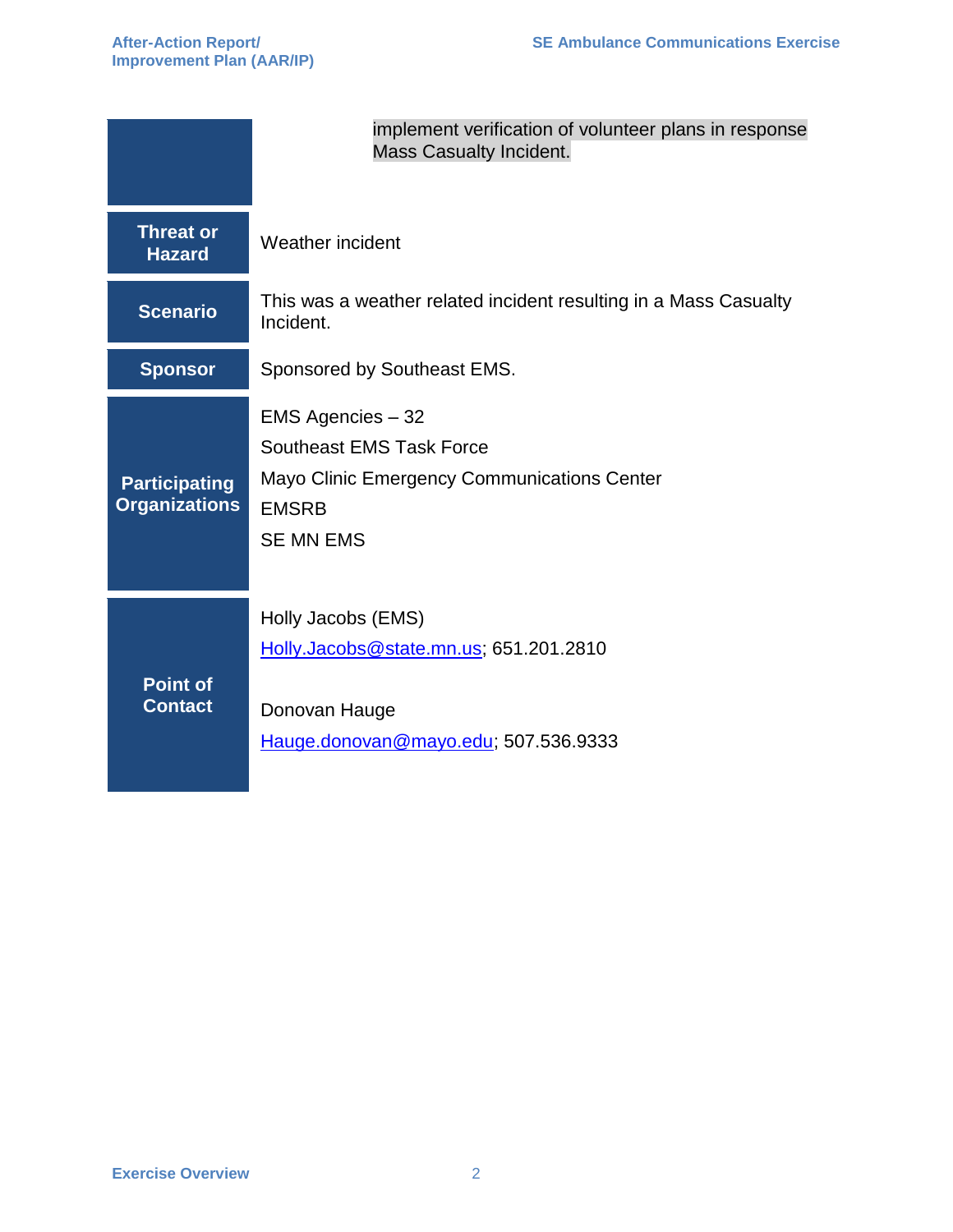## **ANALYSIS OF CORE CAPABILITIES**

Table 1 includes the exercise objectives, aligned core capabilities, and performance ratings for each core capability as observed during the exercise and determined by the evaluation team.

| <b>Capability</b>                                         | <b>Objective</b>                                                                                                                                                                                                                                                      | P | S | M | U |
|-----------------------------------------------------------|-----------------------------------------------------------------------------------------------------------------------------------------------------------------------------------------------------------------------------------------------------------------------|---|---|---|---|
| Communications                                            | Assess the ability to establish and maintain a multi-<br>disciplinary and multi-jurisdictional communications<br>network during a response.                                                                                                                           | X |   |   |   |
| Communications                                            | Demonstrate the ability to communicate across different<br>communications systems                                                                                                                                                                                     |   | X |   |   |
| Communications                                            | Demonstrate the ability to communicate with multiple<br>agencies                                                                                                                                                                                                      | X |   |   |   |
| <b>Health System</b><br>Preparedness                      | Test the Task Force preparedness by demonstrating<br>the ability to assist in disaster response.                                                                                                                                                                      |   | X |   |   |
| Emergency<br><b>Operations Center</b><br>Management (EOC) | Exercise the effectiveness of local, regional, and state<br>partners to activate and engage in communications with<br>SE Regional Health MACC.                                                                                                                        | X |   |   |   |
| Emergency<br><b>Operations Center</b><br>Management (EOC) | Test communications and information sharing with in<br>the SE Regional Health MACC                                                                                                                                                                                    |   | X |   |   |
| Emergency<br><b>Operations Center</b><br>Management (EOC) | Identify how to request regional EMS resources and<br>activate Task Force.                                                                                                                                                                                            |   | X |   |   |
| Volunteer and<br>Donations<br>Management.                 | Exercise the capacity of pre-hospital partners to<br>implement verification of volunteer plans in response<br>Mass Casualty Incident. Team Leaders and Task<br>Force participating services will provide true to date and<br>time information to the exercise leader. |   | X |   |   |

#### **Ratings Definitions:**

- **Performed without Challenges (P):** The targets and critical tasks associated with the capability were completed in a manner that achieved the objective(s) and did not negatively impact the performance of other activities. Performance of this activity did not contribute to additional health and/or safety risks for the public or for emergency workers, and it was conducted in accordance with applicable plans, policies, procedures, regulations, and laws.
- **Performed with Some Challenges (S):** The targets and critical tasks associated with the capability were completed in a manner that achieved the objective(s) and did not negatively impact the performance of other activities. Performance of this activity did not contribute to additional health and/or safety risks for the public or for emergency workers, and it was conducted in accordance with applicable plans, policies, procedures, regulations, and laws. However, opportunities to enhance effectiveness and/or efficiency were identified.
- **Performed with Major Challenges (M):** The targets and critical tasks associated with the capability were completed in a manner that achieved the objective(s), but some or all of the following were observed: demonstrated performance had a negative impact on the performance of other activities; contributed to additional health and/or safety risks for the public or for emergency workers; and/or was not conducted in accordance with applicable plans, policies, procedures, regulations, and laws.
- **Unable to be Performed (U):** The targets and critical tasks associated with the capability were not performed in a manner that achieved the objective(s).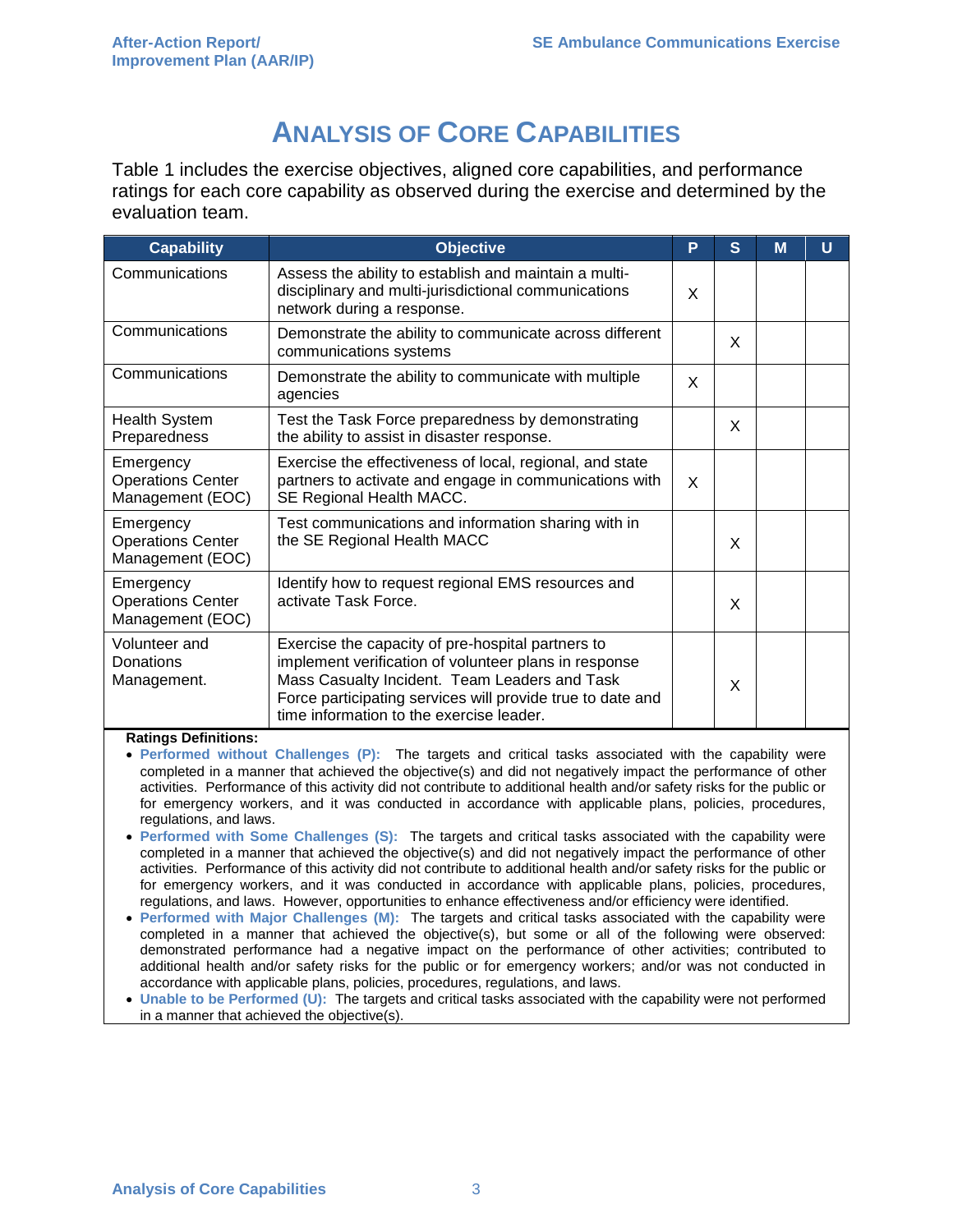#### *Table 1. Summary of Capability Performance*

The following sections provide an overview of the performance related to each exercise capability and associated objectives, highlighting strengths and areas for improvement.

## **Objective 1**

## **Communications**

- a. Assess the ability to establish and maintain a multi-disciplinary and multijurisdictional communications network during a response.
- b. Demonstrate the ability to communicate across different communications systems
- c. Demonstrate the ability to communicate with multiple agencies

#### **Strengths**

The full capability level can be attributed to the following strengths:

**Strength 1:** Interoperable communications with Mutual Aid partners, Task Force, and Mayo Emergency Communications

**Strength 2:** Ease of communications and the ability to identify primary and secondary methods of communication.

**Strength 3:** Multiple back-up radios and regional resources available upon request.

#### **Areas for Improvement**

The following areas require improvement to achieve the full capability level:

**Area for Improvement 1:** MNTrac setup testing

#### **Reference:** N/A

**Analysis:** It was determined multiple MNTrac users did not receive initial notification because their MNTrac settings were not properly set up. In addition, users were not able to see all other user online to initiate private chats. MDH was contacted and notified of the system challenges.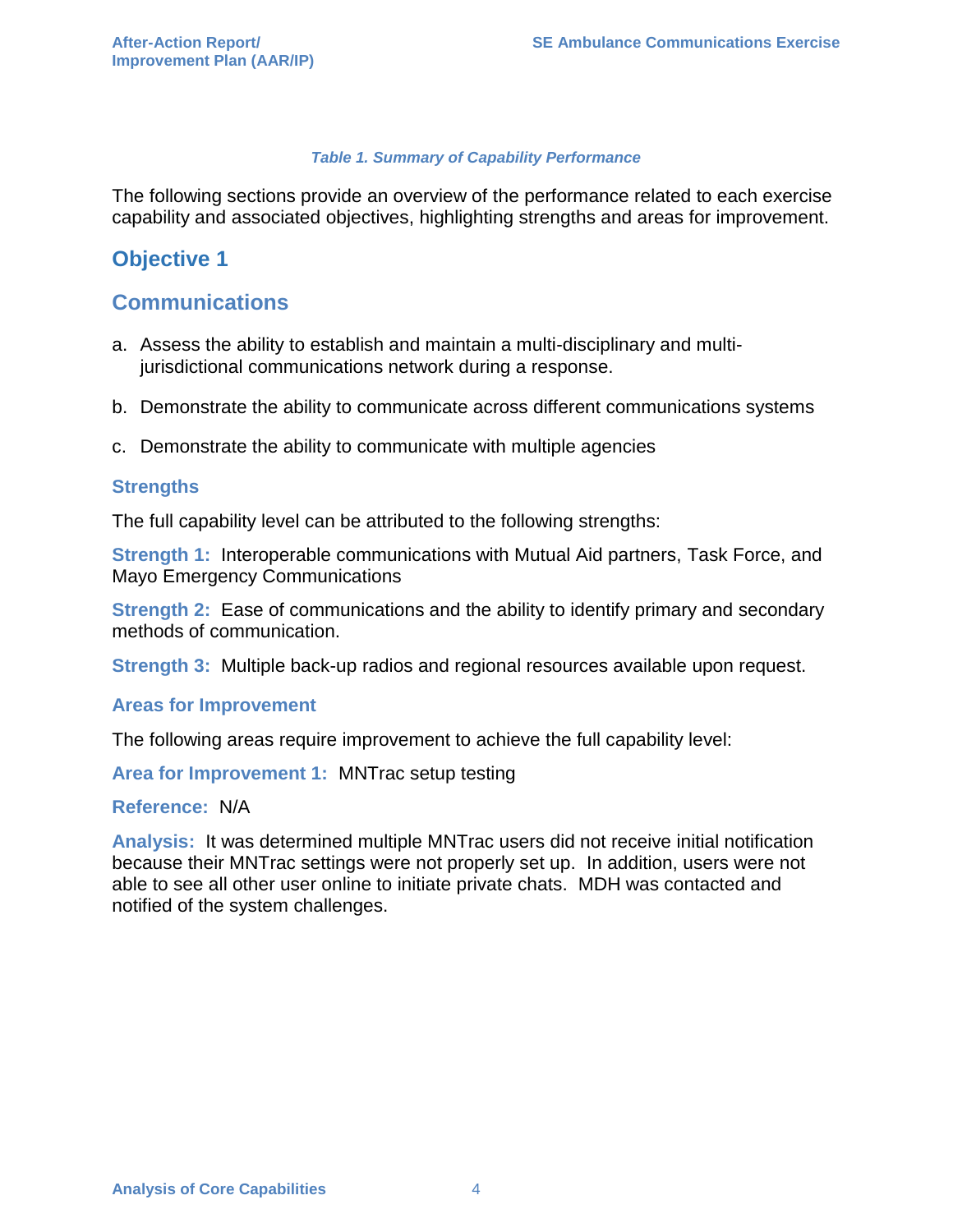## **Objective 2**

## **Health System Preparedness**

a. Test the Task Force preparedness by demonstrating the ability to assist in disaster response.

## **Strengths**

The full capability level can be attributed to the following strengths:

**Strength 1:** EMS Personnel and Team Leaders assigned to the SE EMS Task Force were able to deploy and respond in a timely fashion.

**Strength 2:** The Task Force Trailer was quickly deployed and responded with team members.

## **Objective 3**

## **Emergency Operations Center (EOC) Management**

- a. Exercise the effectiveness of local, regional, and state partners to activate and engage in communications with SE Regional Health MACC.
- b. Test communications and information sharing with in the SE Regional Health MACC
- c. Identify how to request regional EMS resources and activate Task Force.

## **Strengths**

The partial capability level can be attributed to the following strengths:

**Strength 1:** Communications with local, regional, and state partners.

**Strength 2:** Familiarity of agencies and communications with in SE Regional MACC

#### **Areas for Improvement**

The following areas require improvement to achieve the full capability level:

**Area for Improvement 1:** Continuous monitoring and testing of the SE H-MACC Activation response and Task Force Team deployment

## **Reference:** N/A

**Analysis:** Ambulance services have become more familiar with the functions of the Southeast H-MACC and how to request it be opened, as well as how to request the Task Force and Disaster Trailers. The current regional and state partners are clear as to the activation requirements and capabilities. Continuous testing of the system and additional exercises will ensure full capability during the time of disaster.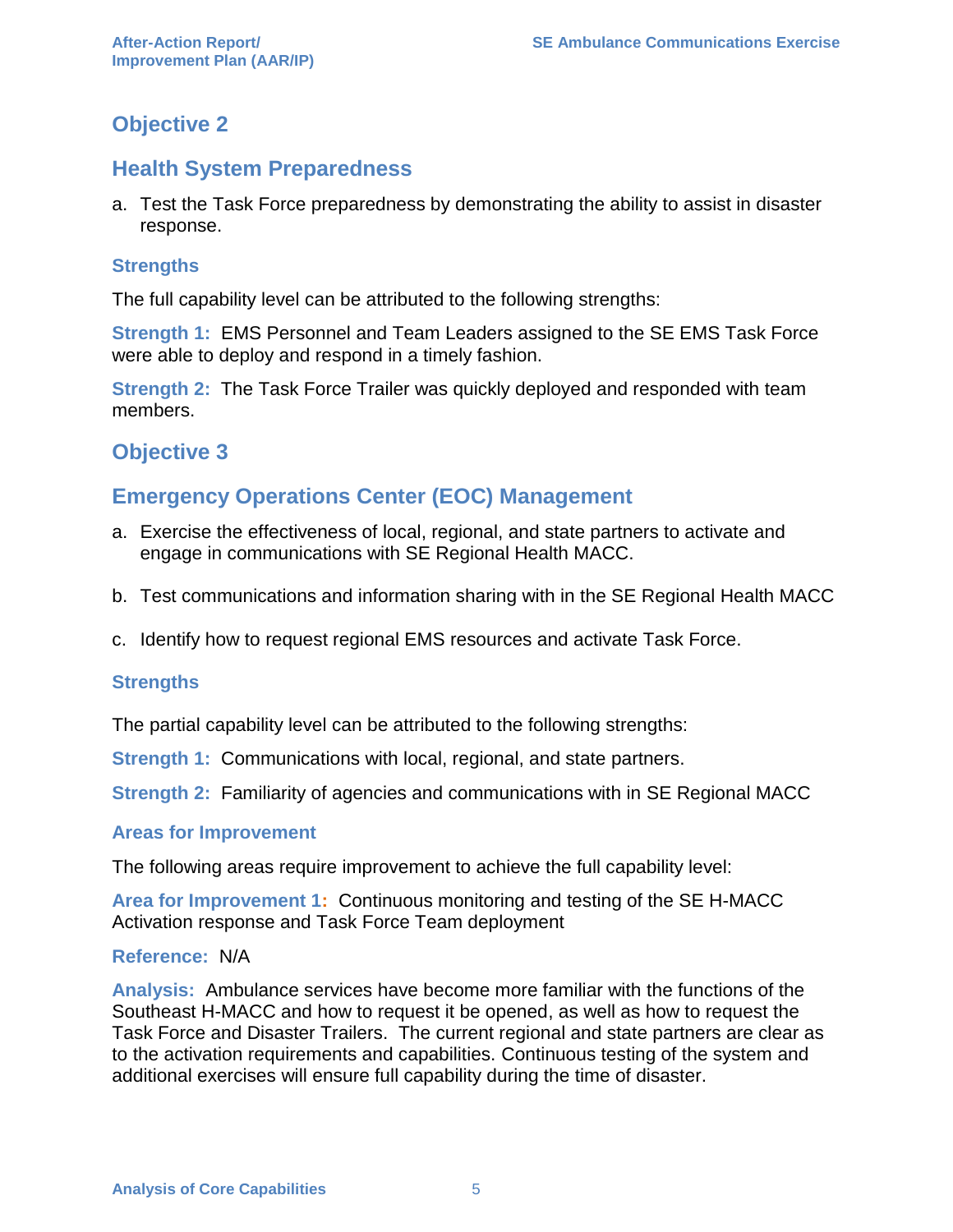## **Objective 4**

## **Volunteer and Donations Management**

a. Exercise the capacity of pre-hospital partners to implement verification of volunteer plans in response Mass Casualty Incident. Team Leaders and Task Force participating services will provide true to date and time information to the exercise leader.

### **Strengths**

The partial capability level can be attributed to the following strengths:

**Strength 1:** Ambulance service participants are clearly able to identify their resources and availability 24/7.

#### **Areas for Improvement**

The following areas require improvement to achieve the full capability level:

**Area for Improvement 1:** Ambulance services must clearly be aware of staffing needs for a large scale incident and be able to provide information to partners in a timely fashion.

#### **Reference:** N/A

**Analysis:** Due to 90% of ambulance services in the Southeast region being volunteer services, this continues to be a challenge. During this exercise, it was determined history has proven during an actual incident the capability and involvement of volunteers increase.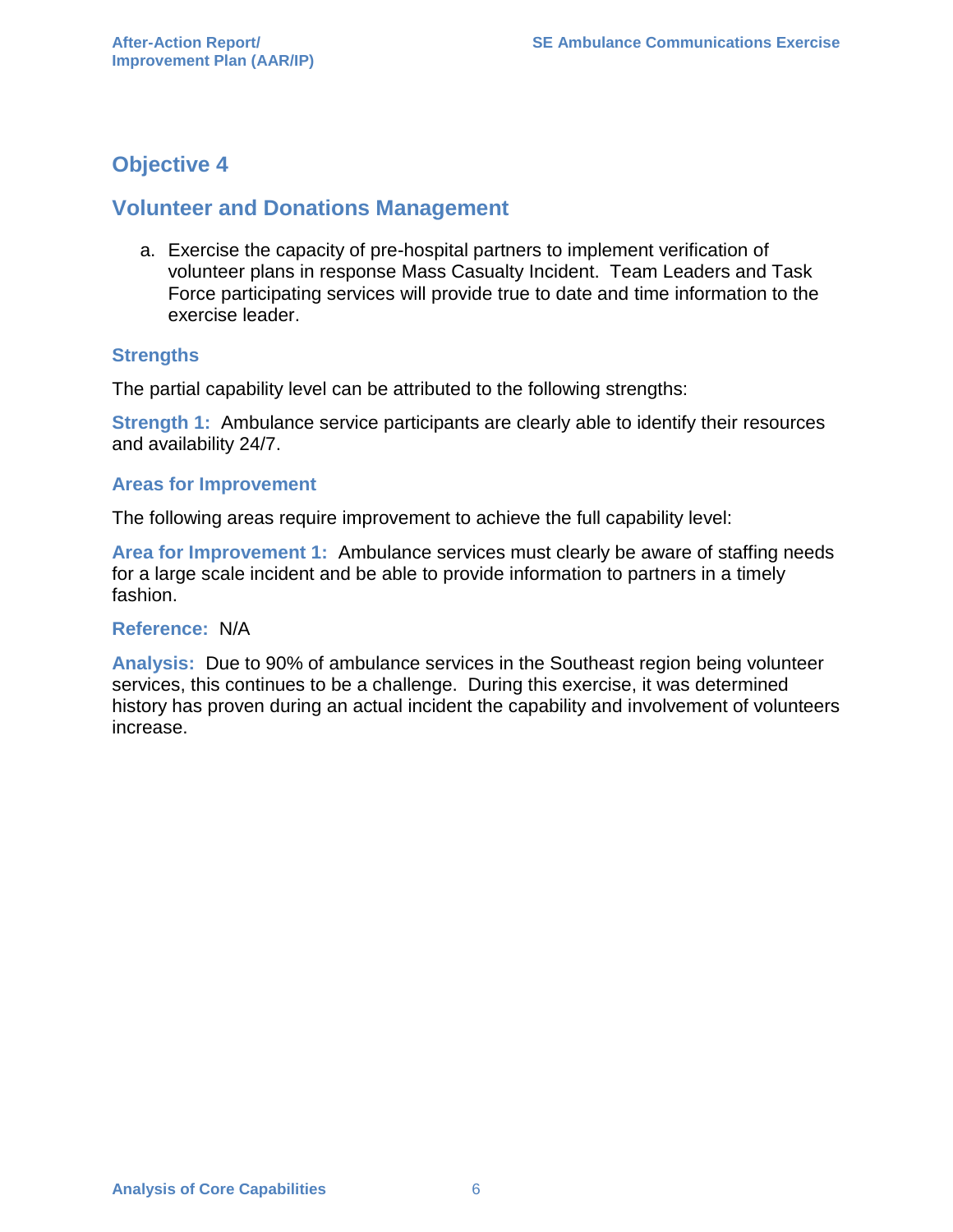# **APPENDIX A: IMPROVEMENT PLAN**

This Improvement Plan has been developed specifically for the SEMN Healthcare Coalition.

Capabilities: Healthcare System Preparedness, Emergency Operations Coordination, Information Sharing/Communications,

Capability Elements: Planning, Organization, Equipment, Training, Exercise

| <b>Capability</b>                                      | <b>Capability</b><br><b>Element</b> | <b>Improvement Recommendation/</b><br><b>Corrective Action</b>                                                                                                                                                     | <b>Primary</b><br>Responsible<br><b>Organization</b>    | <b>Organization POC</b>     | <b>Due Date</b> |
|--------------------------------------------------------|-------------------------------------|--------------------------------------------------------------------------------------------------------------------------------------------------------------------------------------------------------------------|---------------------------------------------------------|-----------------------------|-----------------|
| <b>Emergency Operations Center Management</b><br>(EOC) | Exercise                            | Continue to exercise H-MACC activation,<br>exercising the requests for Task Force and<br>Disaster Trailer resources, along with mutual<br>aid resources.                                                           | <b>SEMN</b><br>Ambulance<br>services / SE<br><b>EMS</b> | Don Hauge / Holly<br>Jacobs | On-going        |
| <b>Volunteer/Donations Management</b>                  | Exercise                            | Continue to coordinate with local response<br>agencies to exercise in their communities to<br>evaluate capabilities and increase awareness<br>as well as the activation process for the SE<br><b>MN Task Force</b> | <b>SE MN Task</b><br>Force/ SE EMS                      | Don Hauge / Holly<br>Jacobs | On-going        |